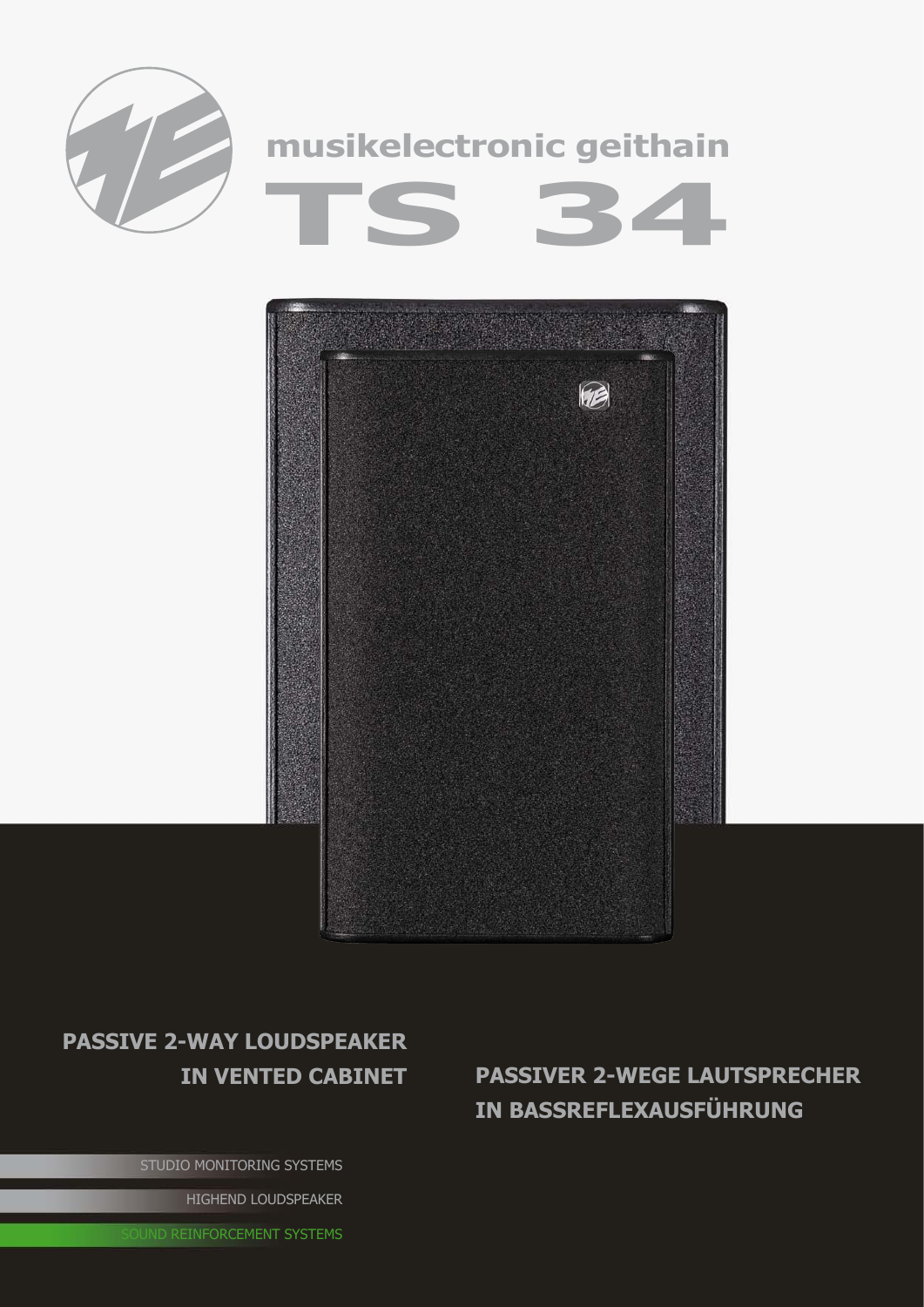**The TS30 series cover classic sound rein-**<br>
forcement systems in inline technology. High dynamics and limiting level are achieved by special compression drivers with horns. Therefore these products are compatible to existing installations.

The two-way sound reinforcement system TS34 features linearity and high dynamics. As an allround system it is useful for speech and music reproduction in small and middle sized auditoria. In addition it remains optically discrete because of its small dimensions. During the development the high frequency sound transmission was optimised for smallest possible colouration.

The components include one 8-inch cone woofer and one 1-inch compression driver. The latter are effectively secured from destruction by an internal protective circuit. With bass reflex tuning TS34 reaches a lower cut-off frequency of 70Hz. The resulting bass level enables the use as a full-range system in many situations. Optionally our TT-subwoofers can be employed to extend the bass transmission range by more than one octave.

A variety of available mountings provide easy assembly for almost every application.

**D**ie TS30er Serie umfasst klassische<br>Beschallungslautsprecher in Inline-Technik. Für einen hohen Dynamikumfang und Grenzpegel sorgen spezielle Druckkammertreiber mit Hornvorsatz. Damit sind diese Produkte klanglich kompatibel mit bestehenden Anlagen. Eine technische Besonderheit stellt die ebenfalls in dieser Serie verfügbare Bass-Nierentechnik dar, die schon seit Jahrzehnten in den Regielautsprechern aus Geithain genutzt wird. Somit sind auch die Produkte der TS30er Serie in akustisch schwierigen Räumen unkompliziert zu handhaben.

Der 2-Wege-Beschallungslautsprecher TS34 zeichnet sich durch Linearität und hohe Dynamik aus. Als Allroundsystem eignen sie sich für Sprach- und Musikbeschallung kleiner bis mittlerer Flächen und bleiben Dank ihrer Größe optisch unauffällig. Bei der Entwicklung der Hochtonschallführung wurde diese auf kleinstmögliche Verfärbungen optimiert.

Die Komponenten umfassen einen 8-Zoll-Konustieftöner und einen 1-Zoll-Druckkammertreiber. Beide sind durch eine interne Schutzschaltung effektiv vor Zerstörung gesichert. Mittels Bassreflexabstimmung erreicht der TS34 eine untere Grenzfrequenz von 70Hz. Der gebotene Basspegel ermöglicht den Einsatz als Fullrangesystem für viele Applikationen. Optional kann einer der TT-Subwoofer aus dem Hause Geithain zur Erweiterung des Bassübertragungsbereichs um mehr als eine Oktave eingesetzt werden.

Eine Vielzahl von verfügbaren Halterungen sorgen für eine einfache Montage an nahezu jedem Einsatzort.

## **TS 34**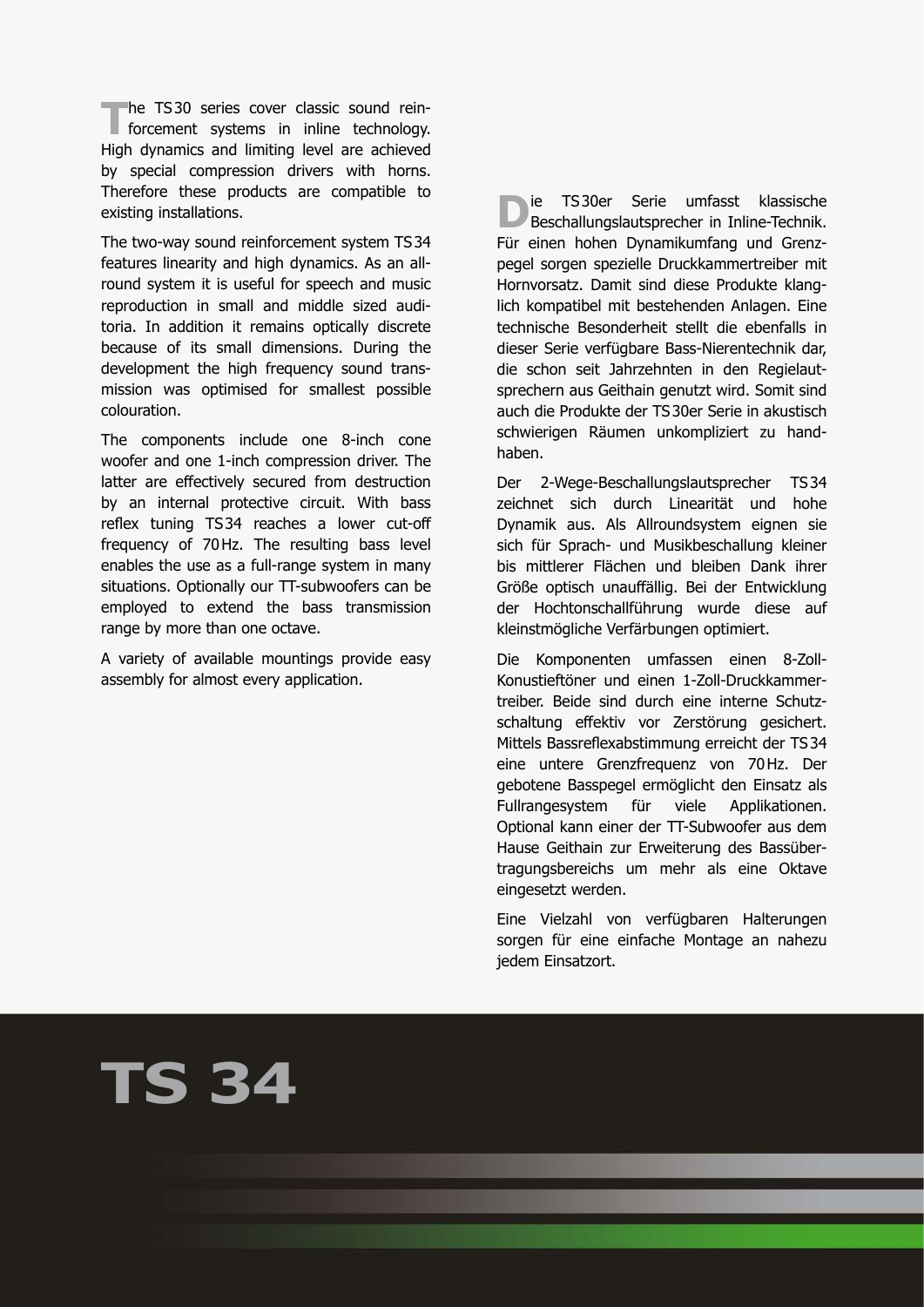## **Specifications**

Cabinet type vented cabinet Maximum SPL  $118 dB$ peak / r = 1m (3'3") Frequency response 70Hz … 18kHz −6dB Coverage angle  $f > 2$  kHz 90°  $\times$  40° (H  $\times$  V) **Transducers**  LF HF **Sensitivity** measured at  $1 \text{W}$  92dBSPL / r =  $1 \text{m} (3'3'')$ Maximum input power 400 W

Nominal input power 200 W Nominal impedance 8Ω Electronic crossover frequency 2.1 kHz Directivity index see diagram Input connector 2× Speakon NL 4 (parallel) Overload protection self-resetting Weight 12kg (26.5lbs) Environmental specifications Operating temperature Storage temperature Relative humidity

Additional accessories (optional) security lug

 $60^\circ \times 40^\circ$  (H  $\times$  V)  $1 \times 8$ " cone 1× 1″ compression driver Dimensions (h  $\times$  w  $\times$  d) 440  $\times$  265  $\times$  280 mm (17.4"  $\times$  10.5"  $\times$  11.1") +15°C … +35°C (+59°F ... +95°F) −25°C … +45°C (−13°F ... +113°F) 45% … 75% Design of the cabinet lumber core plywood with scratch proof structure coating black RAL9005, other colours on request stand, wall and ceiling mount elements